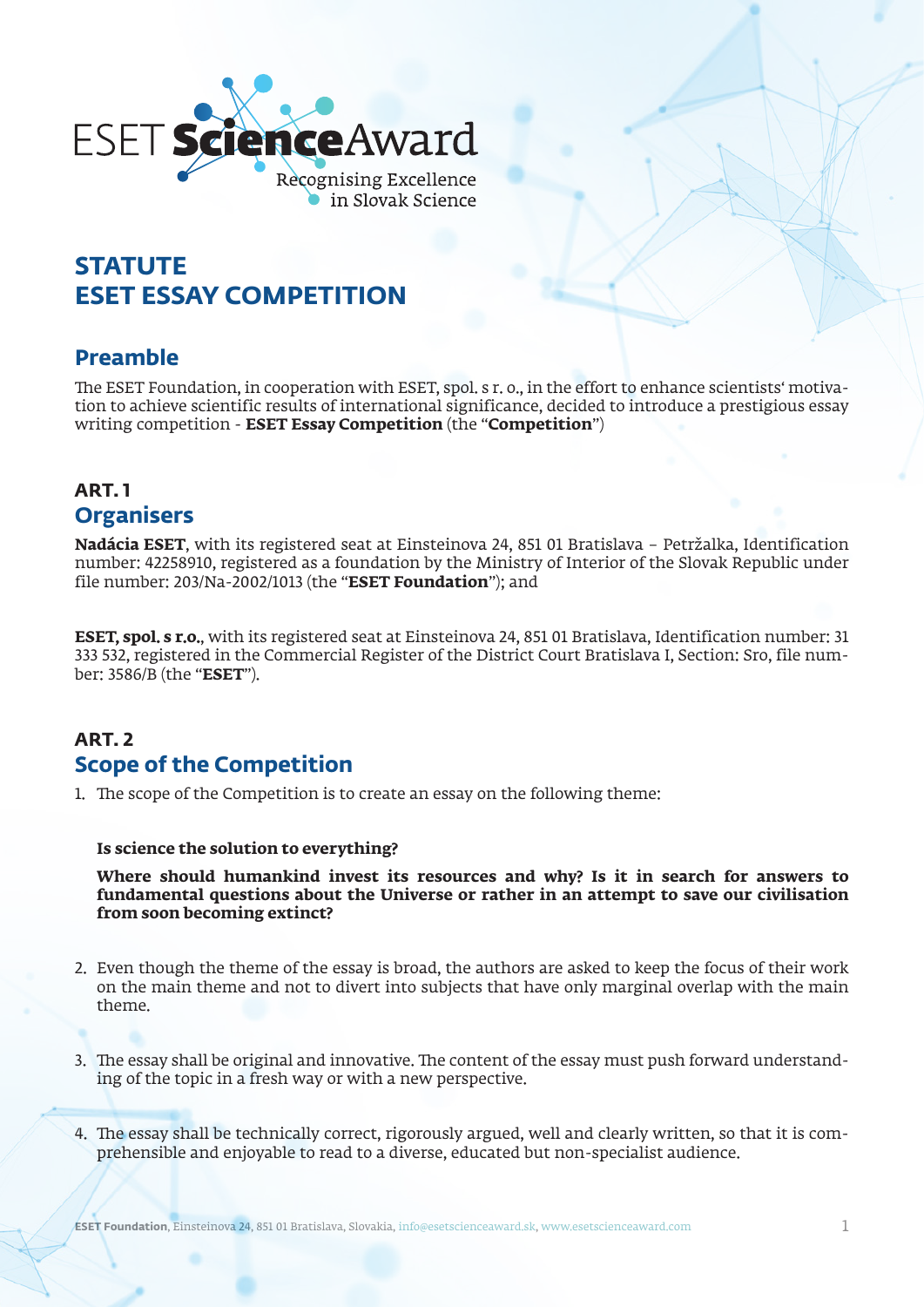- 5. The essay must not contain defamatory, obscene, offensive, or any other unsuitable material; the organisers reserve the right to disqualify any essays containing such matter.
- 6. A written essay is the only literary form accepted (no poems, plays, songs, etc.). To learn more about how to write an essay, please read [Essay Structure | \(harvard.edu\)](https://writingcenter.fas.harvard.edu/pages/essay-structure)
- 7. The essay must be written in English language.
- 8. The essay shall not be longer than 3,600 characters (including spaces).
- 9. Only one essay may be submitted into the Competition by each contestant. Entries via third parties and automated entries are not permitted.
- 10.The submitted essay must be own original creation of the contestant created solely by the author for the purposes of the Competition and must not infringe the rights of any other party. Research, writing, and editing must be done solely by the contestant. The submitted essay must be substantially different from any previously published piece by the author.
- 11. Entries not submitted in accordance with these terms and all other rules and directions given by the organisers, or entries that are incomplete or illegible (as determined at the sole discretion of the organisers) will not be eligible.
- 12. The contestants chosen by the panel of judges (please see Article 6, Section 3 of this Statute below) will be asked by the organisers to solely produce a short original video presentation of their essay. These selected contestants will be obliged to solely produce and submit the short original video presentations of their essay in accordance with the instructions of the organisers.

#### **ART. 3 Eligibility Criteria**

- 1. The Competition is open to any natural person at least 16 years old at the date of essay submission and with temporary or permanent residence in the Slovak Republic. The organisers may require the contestants to provide the proof that they are eligible to enter the Competition.
- 2. If you are under the age of 18, you must obtain written parental or guardian consent to enter and to claim your prize. The organisers may ask the winner to provide proof of age and/or parental consent.

#### **ART. 4 Submission**

1. The essays must be submitted by 11.59 pm (Central European Time), September 20, 2021. Late entries will not be accepted. Only the essays that are duly received by the closing date will be eligible for the Competition.

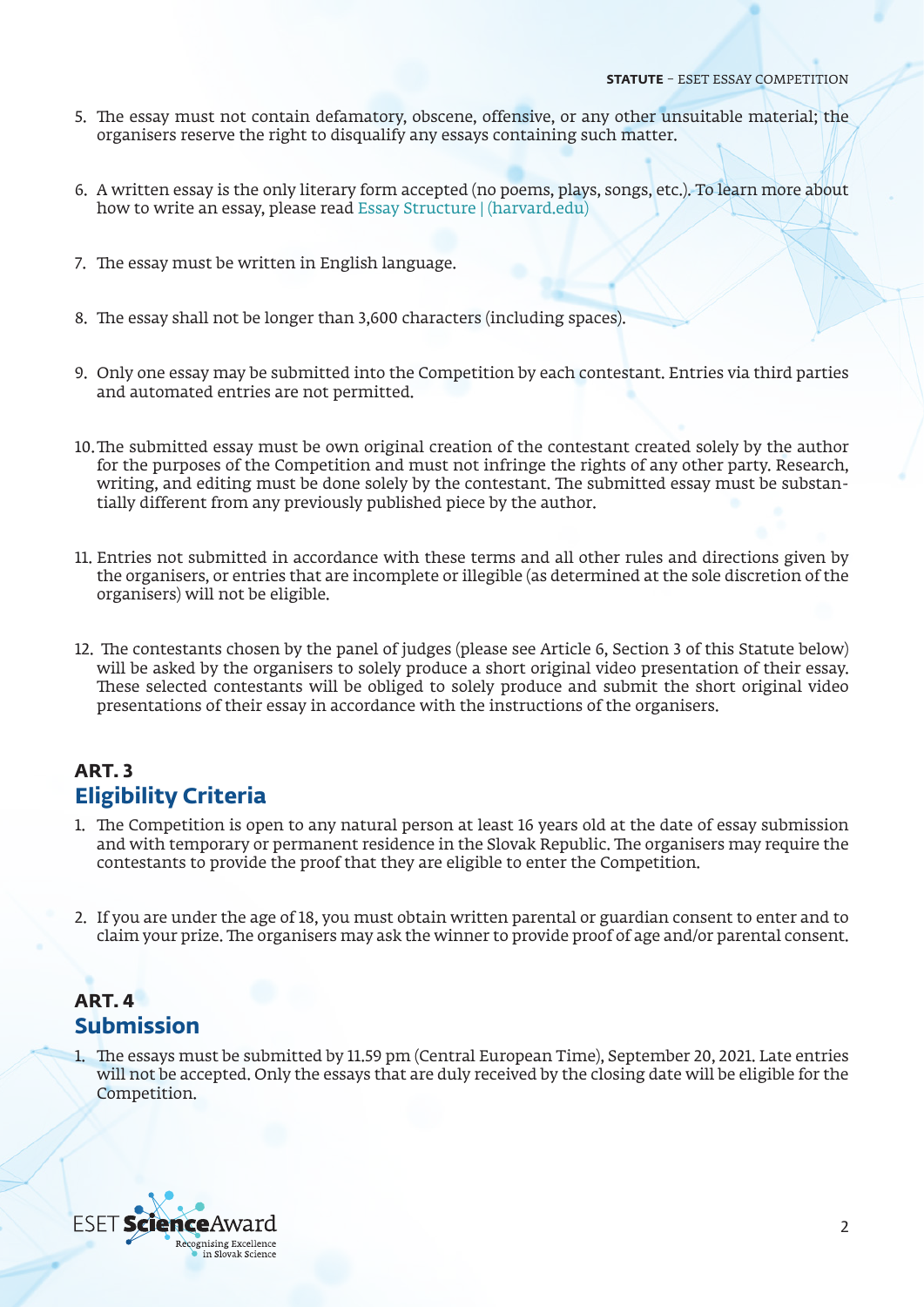- 2. The essays must be submitted electronically via the online form at [https://www.esetscienceaward.](https://www.esetscienceaward.sk/en/contest) [sk/en/contest](https://www.esetscienceaward.sk/en/contest)
- 3. The essays must be in PDF format.
- 4. The entries must include a cover sheet with the contestant's full name, date of birth, address, occupation, email address, and phone number.
- 5. The entries cannot be returned so please remember to retain a copy.

#### **ART. 5 Prizes**

- 1. The main prize for the selected one winner will be **an invitation to a celebratory gala event ESET Science Award 2021**, which will take place on October 16, 2021 in Bratislava, Slovak Republic, and which will include a **meet and greet with Mr. Kip Thorne**.
- 2. The winner shall be responsible for ensuring that he/she is available for the celebratory gala event and he or she is solely responsible for ensuring his/her travel to and from the celebratory gala event. The winner shall be also solely responsible for ensuring that he/she complies with all the COVID-19 and other public health related restrictions as may be in force with respect to his/her traveling and participation at the relevant event. In addition, the winner must comply with all organisational instructions and rules of the organisers. If the winner is under 18 years of age at the time of the relevant event, then a person with parental responsibility or some other responsible adult must accompany the winner at the relevant event. The person accompanying the winner has the same level of responsibility and must comply to the same terms and conditions as the winner.
- 3. The winner of the main prize will also receive a **financial prize in the amount of EUR 1,000**. The financial prize is not bound to any particular purpose.
- 4. Besides the above described main and financial prize for the selected winner, each eligible essay submitted to the Competition will be **automatically included in random draw for one financial prize in the amount of EUR 1,000**. The financial prize is not bound to any particular purpose.
- 5. The prizes do not include any items other than those expressly stated. They do not include, for example, insurance costs, the costs of transfers, food and drink other than meals provided by the organisers, taxes or personal expenses. For the avoidance of any possible doubt, the prizes do not include any additional expenses related to COVID-19 restrictions (for example cots of tests, accommodation during self-isolation and quarantine). Any such costs, or other costs related to the fulfilment of the prizes, are the responsibility of the winners.
- 6. The non-monetary part of the main prize (invitation to the celebratory gala event) has a value of 84 EUR and constitutes taxable income under § 8 Sec. 1 letter i) of the aforementioned Slovak Income Tax Act Nr. 595/2003 Coll. as amended . This amount is under § 9 Sec. 2 letter m) of the aforementioned Act up to 350 EUR tax exempt. The financial prize of the main winner constitute taxable income under § 8 Sec. 1 letter j) of the aforementioned Act, whereby the amount not exceeding

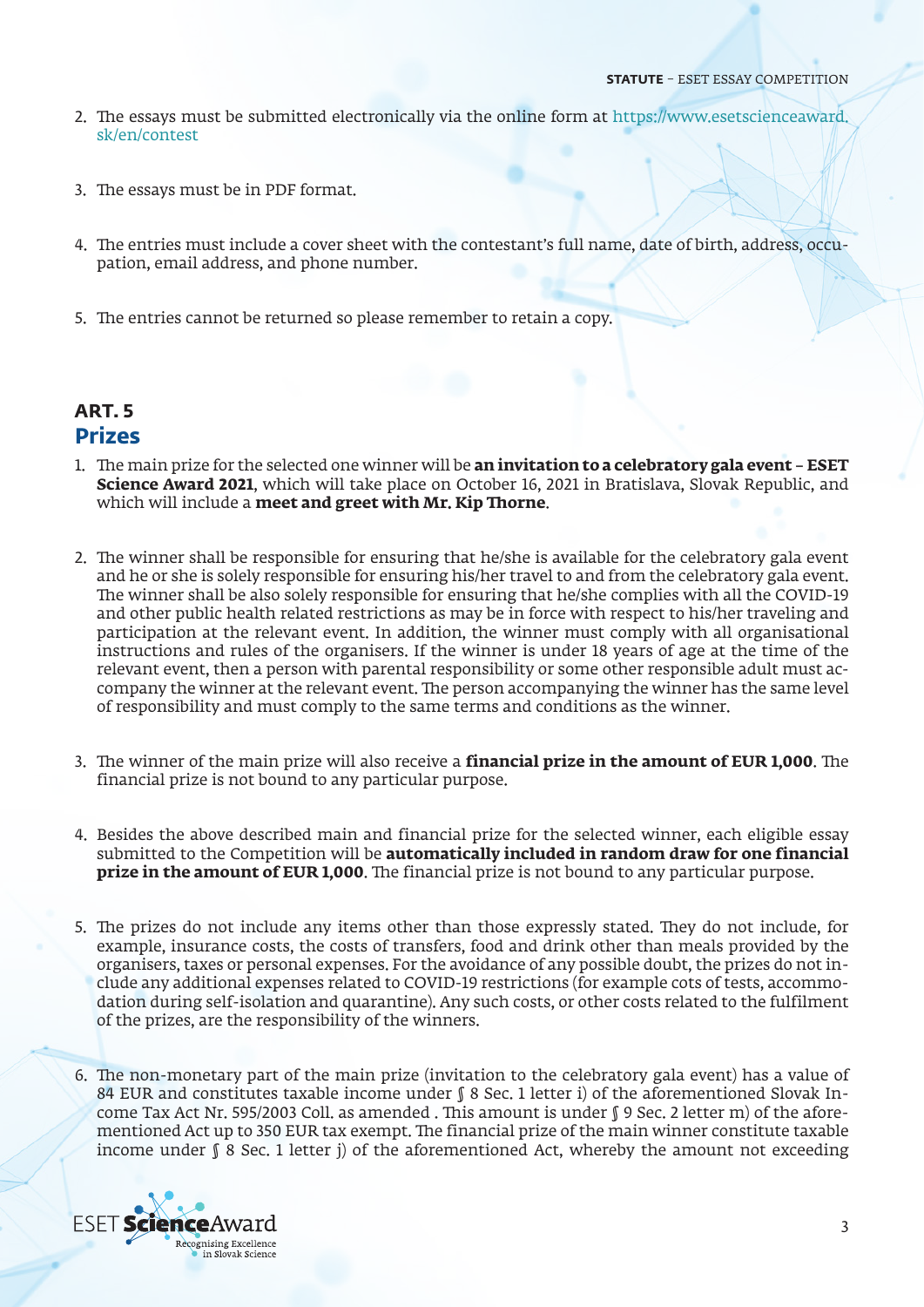266 EUR (350 EUR – 84 EUR) in line with  $\lceil$  9 Sec. 2 letter m) of the aforementioned Act is tax exempt. The Organiser is under  $\int$  43 Sec. 3 letter d) of the aforementioned Act required to withhold a 19% withholding tax of the taxable amount and the winner will receive an amount reduced by the applied withholding tax of 139,46 EUR. The winner of the main prize has therefore no tax obligations.

- 7. The financial prize of the random draw constitute taxable income under  $\beta$  8 Sec. 1 letter j) of the Slovak Income Tax Act, whereby the amount not exceeding 350 EUR in line with § 9 Sec. 2 letter m) of the aforementioned Act is tax exempt. The Organiser is under § 43 Sec. 3 letter d) of the aforementioned Act required to withhold a 19% withholding tax of the taxable amount and the winner will receive an amount reduced by the applied withholding tax of 123,50 EUR. The winner of the random draw has therefore no tax obligations.
- 8. Instead of the invitation to the celebratory gala event and meet and greet with Mr. Kip Thorne in person, the organisers may choose at their free discretion to provide the winner with an alternative main prize (for example, with respect to the COVID-19 and other public health related restrictions, the organisers may choose to organise an alternative online meeting with Mr. Kip Thorne).
- 9. There is no alternative prize to the financial prizes. Prizes are not transferable.

# **ART. 6 Judging**

- 1. Any submissions that do not comply with the eligibility criteria and submission guidelines will not be considered. These attributes will be reviewed by the project coordinators who will proceed the eligible essays to a judging panel.
- 2. A judging panel of at least three people will be established, comprising a number of scientist as well as other persons.
- 3. The panel of judges will evaluate the submitted essays mostly based on the criteria provided above in Article 2, Section 3 and Section 4 of these Terms and select up to five essays.
- 4. The essays selected by the panel of judges together with their video presentations (please see Article 2, Section 12 of these Terms above) will then be presented to the chairman of the jury, Mr. Kip Thorne, who will select the winner of the main prize.
- 5. The decisions of the judging panel and/or the chairman of the jury is final, and at their sole discretion. No correspondence or discussion will be entered into by the organisers in relation to these decisions.
- 6. Winner of the main prize and winner of the random draw will be announced on **October 1, 2021** at the following **webpage**: <https://www.esetscienceaward.sk/en/contest>
- 7. The organisers will make all reasonable efforts to contact the winners.

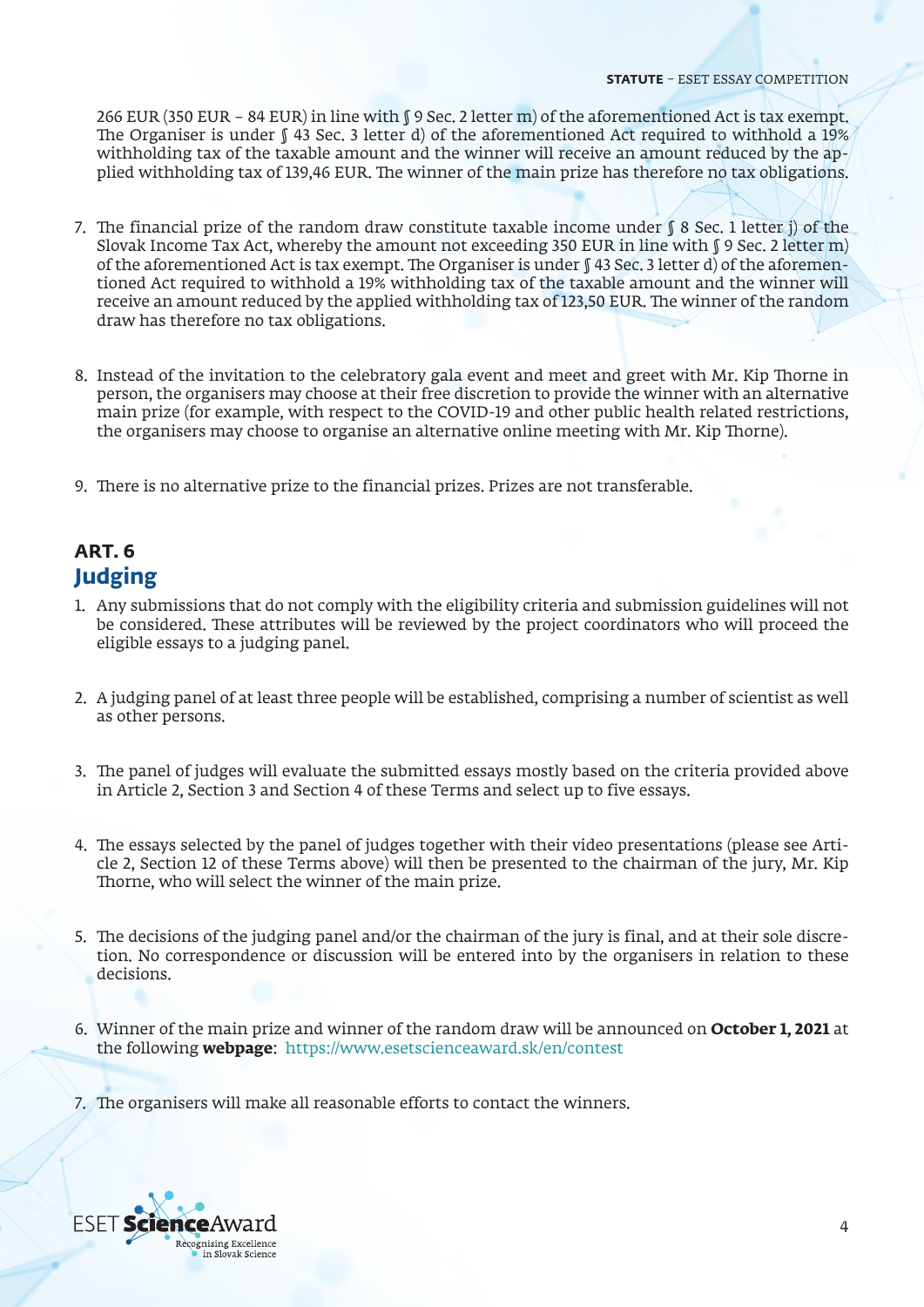#### **ART. 7 Subsequent communication and media coverage**

- 1. Each author of the essay retains the copyright in their submitted essay and/or in their submitted video presentation of the essay but grants to the ESET Foundation, ESET, their affiliated entities, and/or their medial partners an irrevocable, perpetual, worldwide, non-exclusive, royalty-free licence to publish, broadcast (across all media) post or otherwise use the essay and/or the video presentation of the essay in the online (e.g. websites and social networks) and offline environment (e.g. print media).
- 2. By submitting an essay and/or its video presentation, the author agrees that ESET Foundation, ESET, their affiliated entities, and/or their medial partners may at their sole discretion edit, adapt, abridge, or translate the submitted essay and/or the submitted video presentation of the essay.
- 3. The author of the submitted essay and/or of the submitted video presentation of the essay grants permission to ESET Foundation, ESET, their affiliated entities, and/or their medial partners to use their name, picture, video, likeness, biographical information, and statements for promotional purposes without additional compensation, in all media (online and offline) worldwide, without notice, review, or approval.

## **ART. 8 Personal data processing**

- 1. By entering the Competition and agreeing to this Statute, you acknowledge that ESET and ESET Foundation may process your personal data in compliance with REGULATION (EU) 2016/679 OF THE EUROPEAN PARLIAMENT AND OF THE COUNCIL of April 27, 2016 on the protection of natural persons with regard to the processing of personal data and on the free movement of such data, and repealing Directive 95/46/EC (the "**GDPR**") and this Statute.
- 2. If you enter the Competition, ESET and ESET Foundation may process your personal data in the following ways:
	- a. Personal data that is part of essay submission forms and any corresponding documentation may be processed for the purposes of securing the handling and registration of the submissions, assessment by the judges, communication of the results and handover of the Competition prize, including for organisation of the celebratory gala event. This data is necessary for the performance of the Competition and their provision is therefore a contractual condition.
	- b. Your name, basic information provided during the submission, picture of you, and video created in the context of the Competition may be processed for the purpose of commercial, marketing and mass media communication pertaining to promotion of the Competition and of ESET Science Award. The processing of this data is carried out based on our legitimate interest in promoting the Competition, ESET Foundation/ESET and its activities.
	- c. The data specified above may be processed based on our legitimate interest to create an informal group of former Competition participants, for their potential involvement in future ESET Science Awards as nominees or evaluators, or for other cooperation pertaining to the ESET Science Award or other ESET Foundation activities
- 3. If you take part in one of the events we organise, the following applies to You:
	- a. During an event we organise, photographs or audiovisual footage may be created for marketing purposes and for television broadcasting/other media coverage of the event, based on our legitimate interest to promote the event and other activities of ESET Foundation/ESET.
	- b. If deemed necessary to ensure the health and safety of the event participants, access to the event may be subject to presenting a vaccination certificate or a negative COVID-19 test along

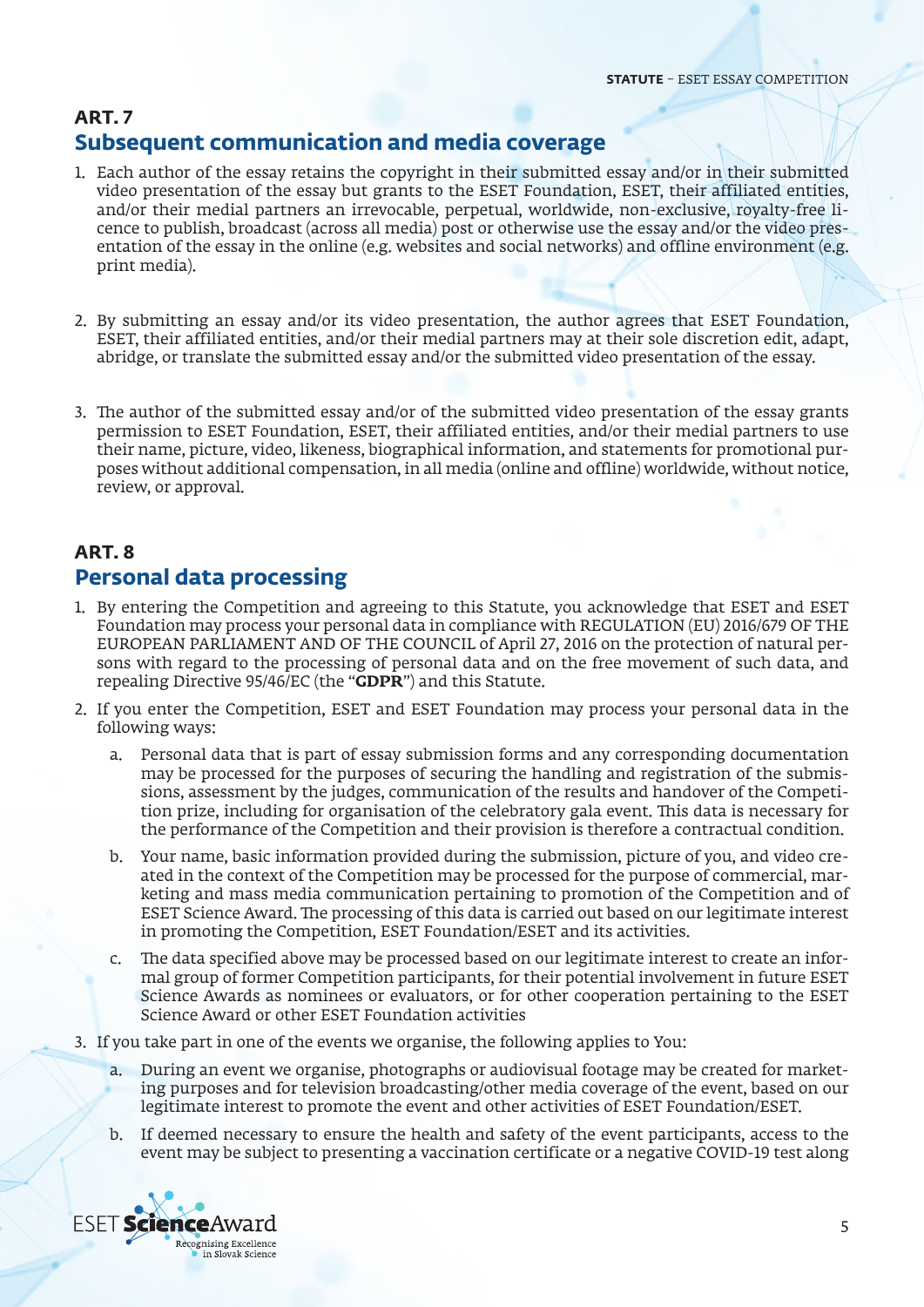with your ID, based on our legal obligations arising from the relevant provisions of the Public Health Authority of the Slovak Republic and other legal regulations. In these circumstances, processing of the related information will be necessary for reasons of substantial public interest, namely the protection of your (the Data subject's) health and the health of the other event participants. In order to be admitted to the event, a negative test result or data on your vaccination may need to be shown and recorded along with your basic identification data. The ESET Foundation will store this data only for the period of time required by law and will be only processed by our trusted partners. We will not provide this data to any third parties, except where we are obliged to do so by law.

- 4. In performing our activities, ESET and ESET Foundation pay attention to the privacy of the personal data of our applicants. Your data will be only provided to or processed by the following contractual partners: banks processing the prize payment for a successful applicant; the Competition evaluators; media partners, agencies or contractors engaged to assist with the organisation or promotion of the Competition and related events or activities, and parties legally authorised to request personal data, and in every case only to the extent necessary to fulfil a purpose of a particular processing.
- 5. ESET and ESET Foundation process and store your data only for the period necessary to fulfil the purpose for which it was obtained. When it comes to data pertaining to payments, the retention period will be defined by applicable laws to meet the archiving obligations imposed by special legislation (e.g. legislation governing accounting obligations and similar).
- 6. In accordance with the GDPR, and within the scope therein specified, you as the Data subject have the right to request from ESET and ESET Foundation access to your personal data, the right to rectification or erasure, limitation of processing, and the right to object to processing, as well as the right to data portability. You can exercise these rights by filing a request with the ESET Foundation. Every Data subject has the right to lodge a complaint with a supervisory authority, namely the Office for Personal Data Protection of the Slovak Republic.
- 7. Should you have any questions or should you wish to exercise your rights as a Data subject, you can write to: ESET Foundation, Einsteinova 24, 851 01 Bratislava, Slovak Republic, or send an e-mail to: nadacia@eset.sk.

#### **ART. 9 Liability**

1. ESET Foundation and/or ESET as organisers of the Competition are not liable for any damage, loss, or disappointment suffered by you in relation to taking part or not being able to take part in this Competition, or in relation to your prize or from being unable to claim your prize in this Competition.

### **ART. 10 Final provisions**

- 1. By entering the Competition, you agree to the terms and conditions of this Statute. If you do not agree to any term or condition of this Statue, you may not enter the Competition.
- 2. The organisers reserve the right to change this Statute at any time. In the event of serious circumstances, the organisers may cancel the Competition without any prior notice. The change of this Statute or notification on cancelation of the Competition shall be announced at the following webpage: [https://www.esetscienceaward.sk/en/contest.](https://www.esetscienceaward.sk/en/contest)